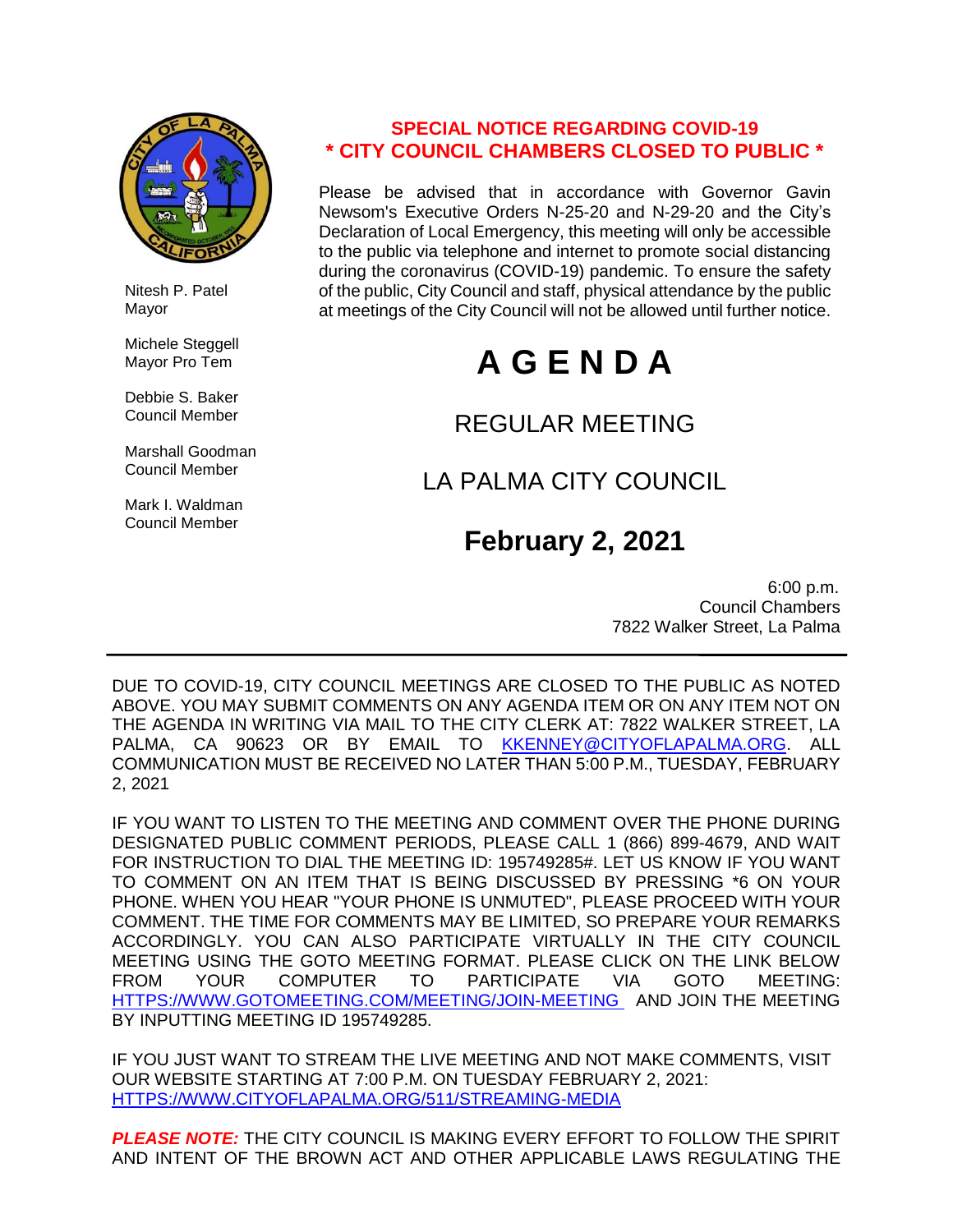CONDUCT OF PUBLIC MEETINGS, IN ORDER TO MAXIMIZE TRANSPARENCY AND PUBLIC ACCESS. IT WOULD BE APPRECIATED IF COMMUNICATIONS OF PUBLIC COMMENTS RELATED TO ITEMS ON THE AGENDA, OR ITEMS NOT ON THE AGENDA, ARE PROVIDED PRIOR TO THE COMMENCEMENT OF THE MEETING.

#### CALL TO ORDER

#### CLOSED SESSION

#### CS-1. *PUBLIC EMPLOYEE PERFORMANCE EVALUATION*

Government Code Section 54957

Position Title: City Manager

#### CS-2. *CONFERENCE WITH LEGAL COUNSEL – ANTICIPATED LITIGATION*

Consideration of whether to initiate litigation pursuant to Government Code Section 54956.9(d)(4): (1 case)

OPEN SESSION: (Scheduled to Start at 7:00 p.m.)

| PLEDGE OF ALLEGIANCE: | Mayor Pro Tem Steggell                                       |
|-----------------------|--------------------------------------------------------------|
| INVOCATION:           | Pastor Matthew Agosto, City Church<br>Council Member Goodman |
| ROLL CALL:            | Council and Commission Members                               |

#### PRESENTATIONS

1. 46th Annual Americana Awards presentation by Howard Kummerman, Executive Director of Cypress College Foundation

ORAL COMMUNICATIONS (Time Limit: 5 Minutes Each)

Time has been reserved at this point in the Agenda for persons wishing to speak on any item that is not listed on the Agenda. By law, the City Council and Successor Agency are prohibited from taking action on such oral comments. The matter will be automatically referred to staff for appropriate response or action or will be placed on the Agenda of a future meeting. Matters listed on the Agenda may be addressed either at this time or at the time they are before the City Council for discussion.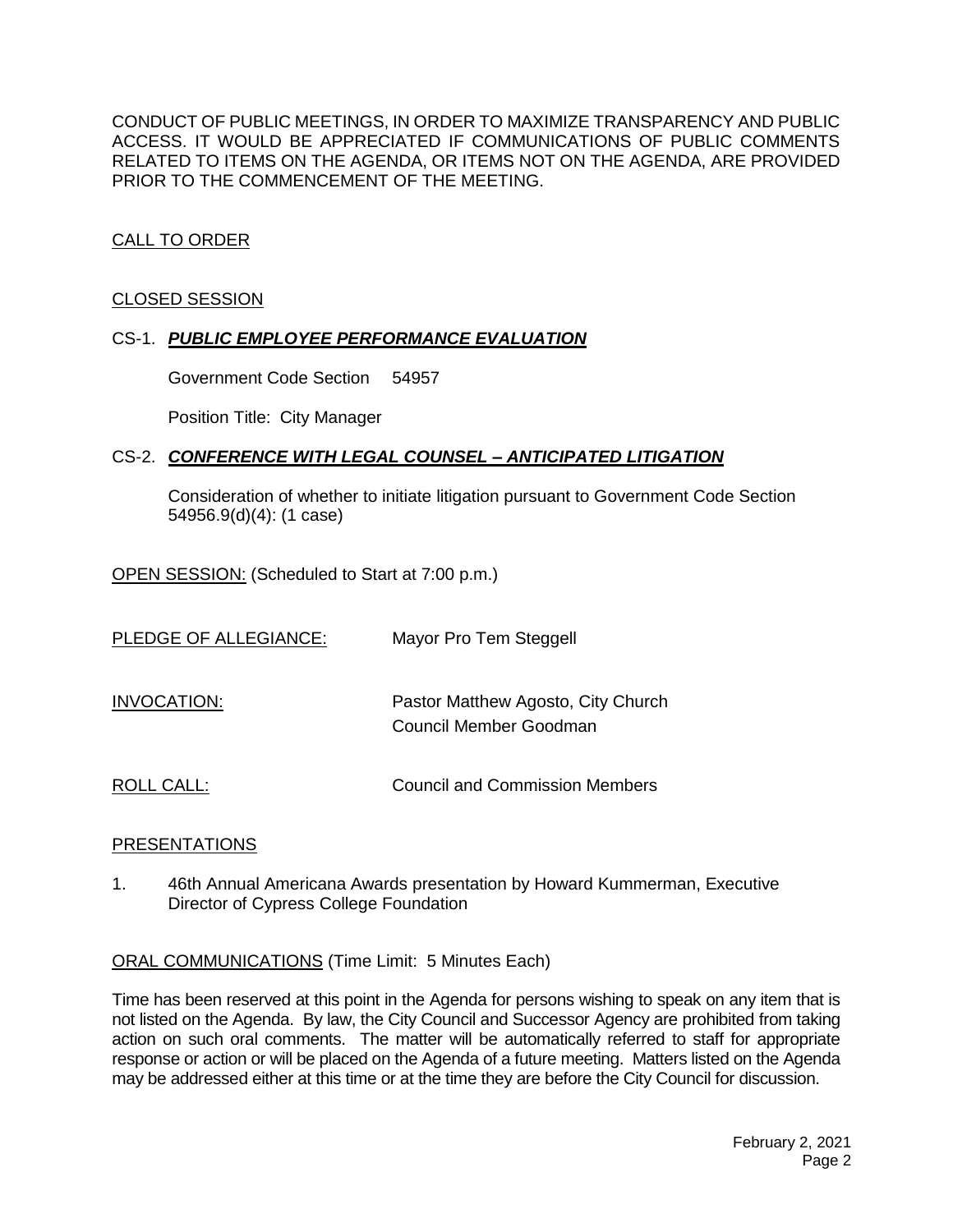RECESS CITY COUNCIL AND CONVENE AS

### **SUCCESSOR AGENCY TO THE DISSOLVED COMMUNITY DEVELOPMENT COMMISSION OF THE CITY OF LA PALMA**

*The City Council will now recess and convene as the Successor Agency to the Dissolved Community Development Commission of the City of La Palma. Members of the La Palma City Council receive no compensation or stipend as a result of convening or participating in either the Successor Agency or otherwise as serving as members of the Successor Agency.*

#### CONSENT CALENDAR (3 Items)

All matters listed under Consent Calendar will be acted upon by one motion affirming the action recommended on the Agenda. There will be no separate discussion on these items prior to voting unless members of the Successor Agency, Staff, or the public request that specific items be removed from the Consent Calendar for separate action. Any member of the public who wishes to discuss a Consent Calendar item should come forward to the microphone and, upon recognition by the Chair, state his or her name, address, and the item number.

#### A. *Approval of [Successor](https://www.cityoflapalma.org/DocumentCenter/View/10716/Item-A_Successor-Agency-Minutes) Agency Minutes*

Recommendation that the Successor Agency approve the Minutes of the January 19, 2021, Regular Meeting of the Successor Agency.

#### B. *[Successor Agency Register of Demands](https://www.cityoflapalma.org/DocumentCenter/View/10717/Item-B_SA-Warrants_WEB)*

Recommendation that the Successor Agency adopt a Resolution approving the Register of Demands for February 2, 2021.

#### C. *[Successor Agency 2nd Quarter Cash and Investment Report, Fiscal Year 2020-21,](https://www.cityoflapalma.org/DocumentCenter/View/10718/Item-C_SA-Cash-and-Investment-Reports-20201231)  as of December 31, 2020*

Recommendation that the Successor Agency receive and file the Cash and Investment Report for the second quarter of fiscal year 2020-21.

#### PUBLIC HEARINGS

None Scheduled.

#### REGULAR ITEMS

None Scheduled.

#### ADJOURN THE SUCCESSOR AGENCY AND RECONVENE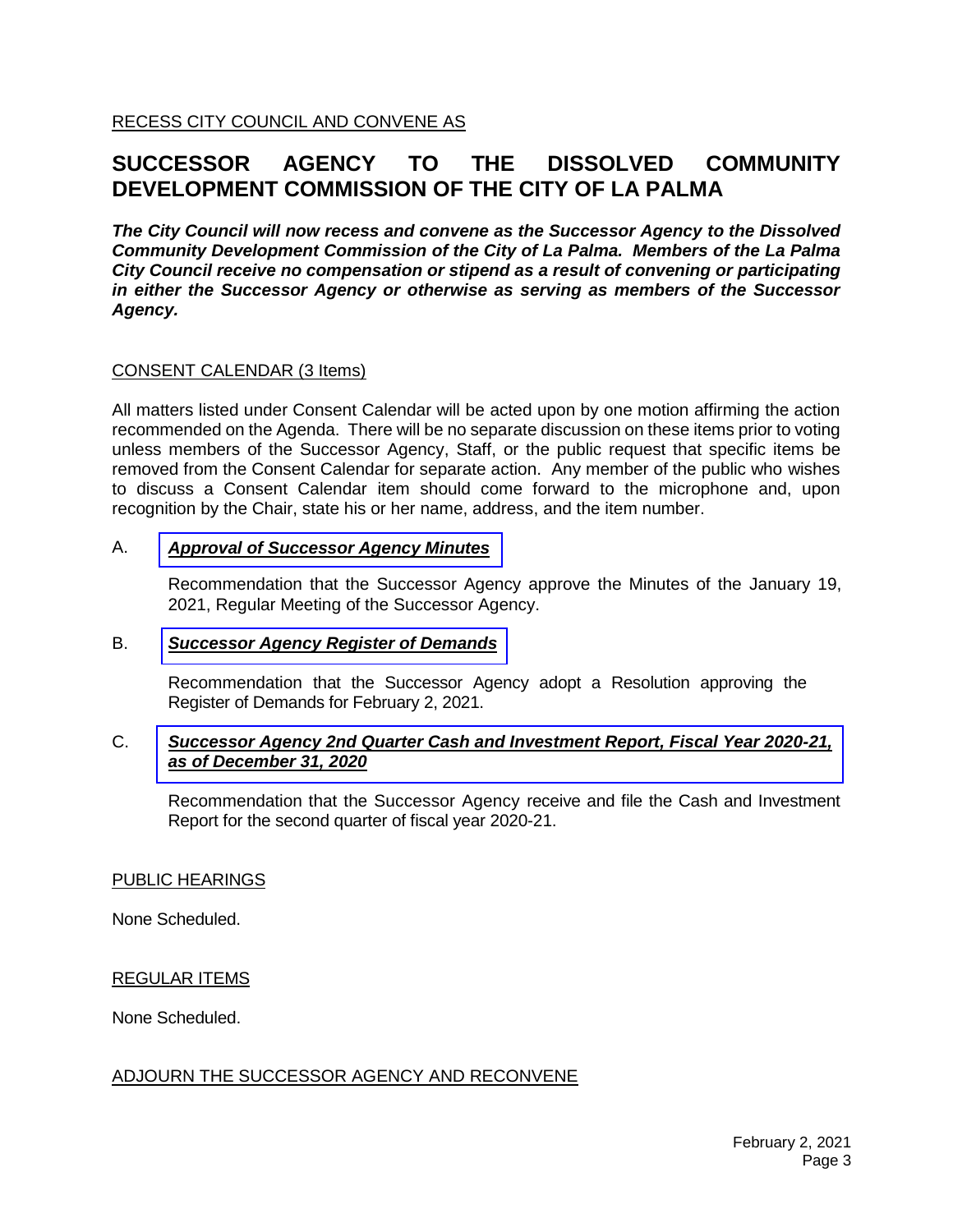### **CITY COUNCIL**

#### CONSENT CALENDAR (8 Items)

All matters listed under Consent Calendar will be acted upon by one motion affirming the action recommended on the Agenda. There will be no separate discussion on these items prior to voting unless members of the City Council, Staff, or the public request that specific items be removed from the Consent Calendar for separate action. Any member of the public who wishes to discuss a Consent Calendar item should come forward to the microphone and, upon recognition by the Mayor, state his or her name, address, and the item number.

#### 1. *[Waive the Reading of All Ordinances](https://www.cityoflapalma.org/DocumentCenter/View/10719/Item-1_Waive-Reading-of-Ordinances)*

Recommendation that the City Council waive the reading of all Ordinances in their entirety and read by title only.

#### 2. *[Approval of Council Minutes](https://www.cityoflapalma.org/DocumentCenter/View/10720/Item-2_CC-Minutes)*

Recommendation that the City Council approved the Minutes of the January 19, 2021, Regular Meeting of the City Council.

#### 3. *[Approval of Register of Demands](https://www.cityoflapalma.org/DocumentCenter/View/10721/Item-3_CC-Warrants_Public)*

Recommendation that the City Council adopt a Resolution approving the Register of Demands for February 2, 2021.

#### 4. *City of La Palma Second [Quarter Cash and Investment Report, Fiscal Year 2020-21,](https://www.cityoflapalma.org/DocumentCenter/View/10722/Item-4_City-Cash-and-Investment-Report-20201231)  as of December 31, 2020*

Recommendation that the City Council receive and file the Cash and Investment Report for the second quarter of fiscal year 2020-21.

#### 5. *Second [Quarter Operating Report, Fiscal Year 2020-21](https://www.cityoflapalma.org/DocumentCenter/View/10723/Item-5_Q2-FY-20-21-Financial-Report)*

Recommendation that the City Council receive and file the Second Quarter Operating Report, Fiscal Year 2020-21.

#### 6. *Award of Contract to Infrastructure Engineers, Inc., to Conduct and Prepare [America's Water Infrastructure Act \(AWIA\) Risk and Resilience Assessments and](https://www.cityoflapalma.org/DocumentCenter/View/10724/Item-6_AOC-for-AWIA-Plan-Development)  Emergency Response Plans*

Recommendation that the City Council award a Professional Services Contract to Infrastructure Engineers, Inc., to conduct and prepare America's Water Infrastructure Act (AWIA) Risk and Resilience Assessments and Emergency Response Plans for La Palma, in an amount not to exceed \$48,300.

#### 7. *[Sponsorship for 2021 Cypress College Foundation Americana Awards, and](https://www.cityoflapalma.org/DocumentCenter/View/10725/Item-7_2021-Americana-Ticket-Resolution)  Authorizing the Distribution of Tickets to Attend the Virtual Event*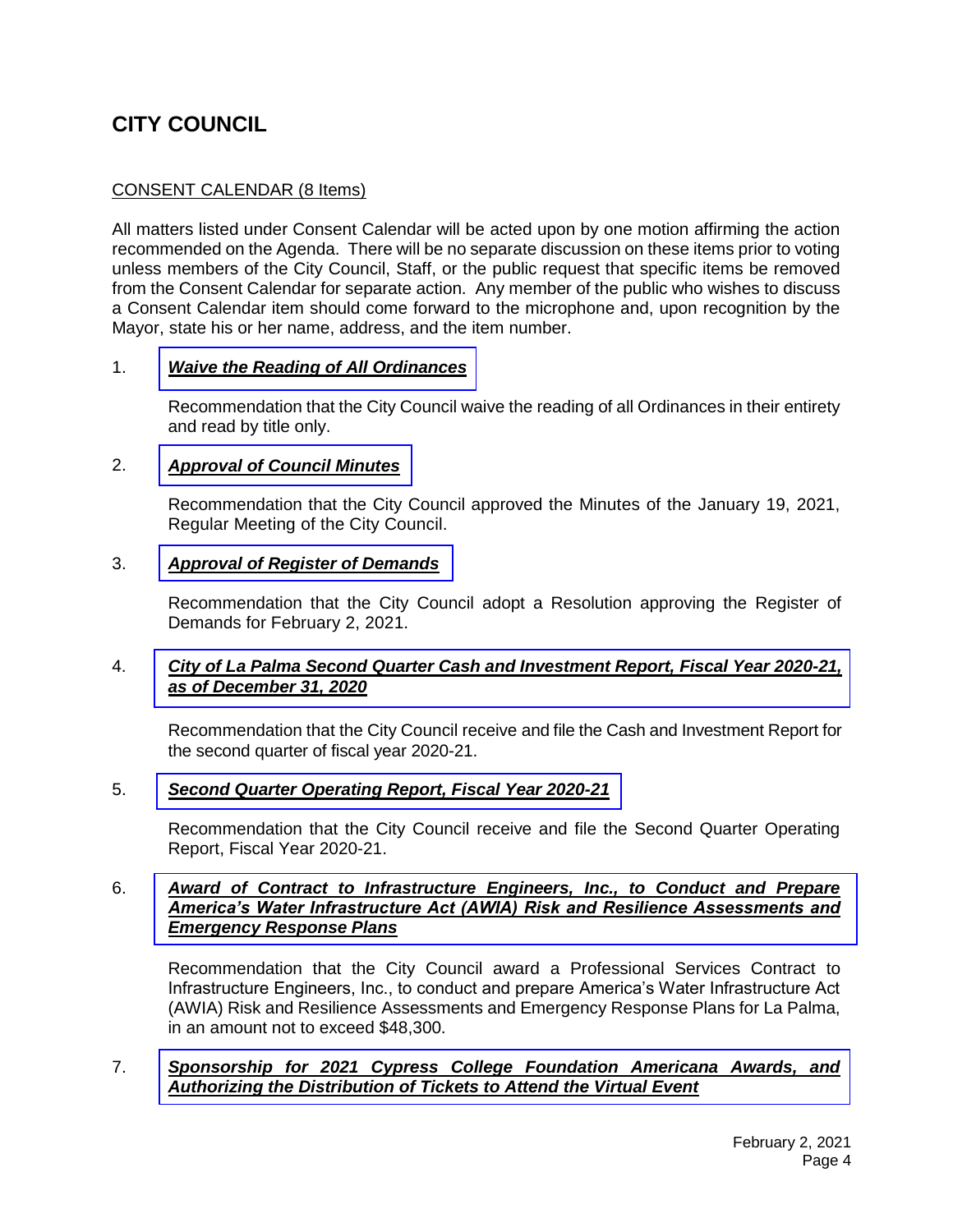Recommendation that the City Council approve the sponsorship amount for the 2021 Cypress College Foundation Americana Awards and adopt a Resolution approving Sponsorship of the event and authorizing the distribution of tickets to attend the virtual event.

#### 8. *[COVID-19 Update/Implications for Upcoming City Events](https://www.cityoflapalma.org/DocumentCenter/View/10713/Item-8_COVID-19-Update-2-2-21)*

Recommendation that the City Council receive and file the report.

#### PUBLIC HEARINGS

None Scheduled.

#### REGULAR ITEMS (2 Items)

#### 9. *Appointments to [Development and Circulation](https://www.cityoflapalma.org/DocumentCenter/View/10714/Item-9_DCC-Citizen-Committee-Appts) Committee (DCC)*

Recommendation that the City Council re-appoint Rodi Almendralo and appoint Sergio Alvarez, Henry Lee, and Greg Sambrano to the Development and Circulation Committee (DCC) with four-year terms expiring December 31, 2024.

#### 10. *[Adoption of 2021 City Council Goals](https://www.cityoflapalma.org/DocumentCenter/View/10715/Item-10_2021-City-Council-Goals)*

It is recommended that the City Council take the following actions:

- a) Receive & File "Consolidated 2019-20 Goals Completed" in Attachment 1
- b) Approve "2021 Goals for Consideration" in Attachment 2

#### COUNCILMEMBER AB1234 REPORTS, REPORTS FROM CITY-AFFILIATED COMMITTEES, AND COUNCIL REMARKS

#### CITY MANAGER REMARKS

CITY ATTORNEY REMARKS

#### ADJOURNMENT